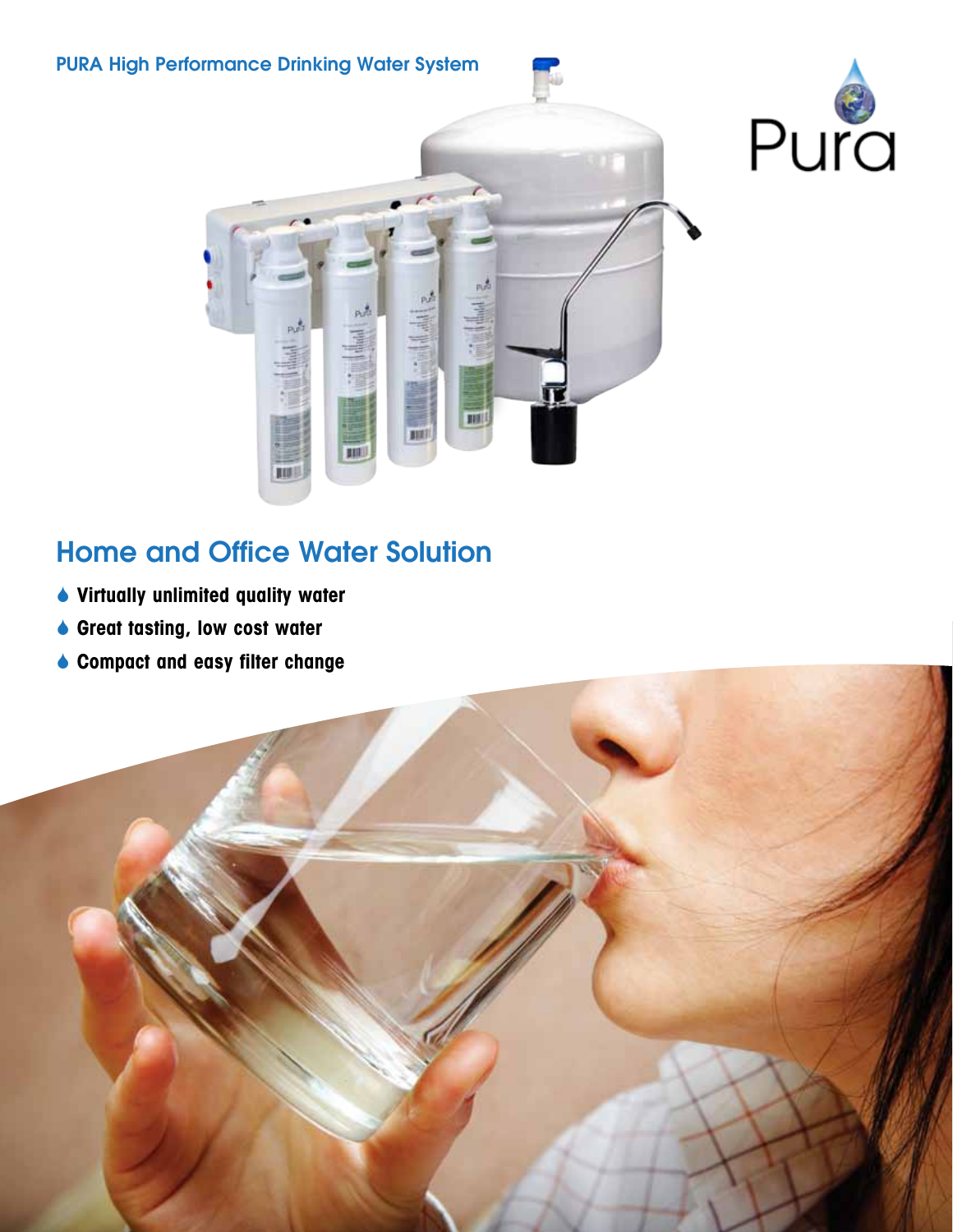





## The PURA High Performance Drinking Water System

### Customized drinking water

Water conditions can vary even in the same community. Our PURA High Performance Drinking Water System can be configured to meet your specific requirements. There are 10 interchangeable filters with a variety of treatment options that can be tailored to local water conditions, so your water is the best it can be.

If you're concerned about RO reject water or RO drain line makes installation difficult, we offer UltraFiltration (UF).\* The UF does not have a drain line to run, your cost is lesser than RO and there is no waste.

The innovative PURA twist and lock design makes service simple. Twist off the old cartridge and twist on the new. No messy sump removal. PURA DWS makes drinking water better and life easier.

\*Check with water treatment specialist to recommend you an RO or UF system depending on your untreated water quality.



Great Tasting Filtered Water Provides:

- Better tasting coffee, tea, and juices
- More flavorful soups,
- Clearer ice cubes
- Peace of mind



Over two-thirds (67%) of Americans are generally concerned about the quality of their household WATER SUPPLY.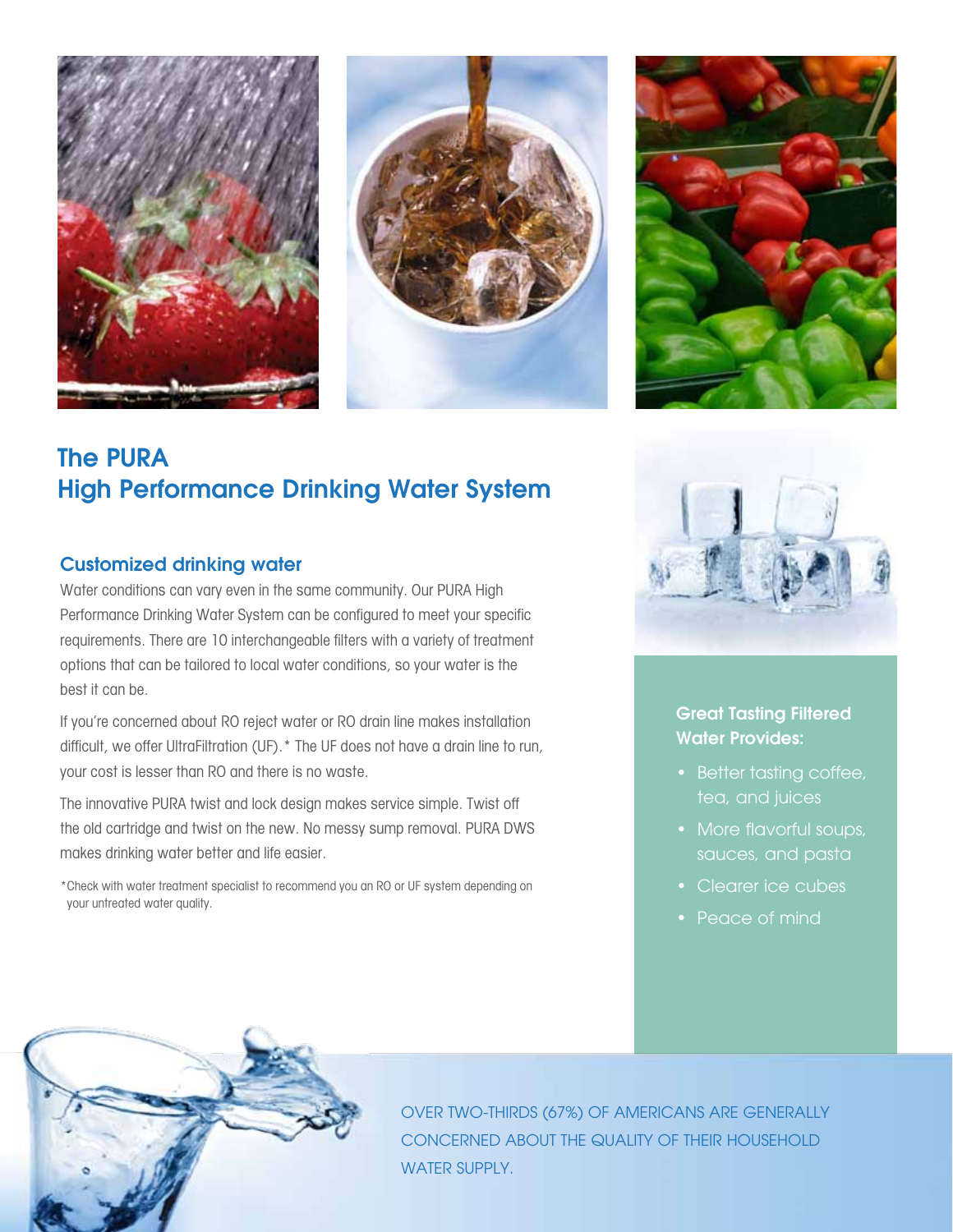### Quick glance on how PURA works on water

- A Sediment Filters. Screens out sediments and particles.
- **B** Carbon Filters. Improve water's taste and odor, including chlorine odor reduction.
- C Reverse Osmosis or Ultra filtration.

Reverse Osmosis Membrane reduce dissolved substances. Several membranes capacities are available. Ultra Filtration membrane reduce undissolved solids up to 0.2 Micron

D Several filter options are available depending on your local conditions and requirements.



### Standard System Specifications\*

| <b>Model</b>          | <b>QCRO4V-50</b>               | <b>QCRO4V-75</b>               | <b>QCUF</b>                    |  |
|-----------------------|--------------------------------|--------------------------------|--------------------------------|--|
| Number of Stages      | 4                              | 4                              | 4                              |  |
| Stage 1 (Pre-Filter)  | Sediment Filter                | Sediment Filter                | <b>Sediment Filter</b>         |  |
| Stege 2 (Pre-Filter)  | <b>Activated Carbon Filter</b> | <b>Activated Carbon Filter</b> | Sediment Filter                |  |
| Stage 3 (Membrane)    | Thin Film Composite Membrane   | Thin Film Composite Membrane   | Ultra filtration Membrane      |  |
| Stage 4 (Post-Filter) | Activated Carbon Filter        | <b>Activated Carbon Filter</b> | <b>Activated Carbon Filter</b> |  |
| Output (GPD)+         | 50                             | 75                             | 720                            |  |



\*Customized systems available upon request.

### Conditions for Use

| <b>Feed Water Pressure *</b>   | 276-690 kPa (40-100 psi)    |  |  |
|--------------------------------|-----------------------------|--|--|
| Temperature                    | 4-38° C (40-100° F)         |  |  |
| <b>Community/Private</b>       | Chlorinated/Non-Chlorinated |  |  |
| pH Range                       | $3.0 - 11.0$                |  |  |
| <b>Maximum TDS Level</b>       | 2000 mg/L                   |  |  |
| Turbidity**                    | $<$ 1 $\Omega$ NTIJ         |  |  |
| Maximum SDI ***                | <4.0                        |  |  |
| <b>Hardness (CaCo3)</b>        | $<$ 171 mg/L $(<$ 10gpg)    |  |  |
| Iron (Fe)                      | $<$ 0.1 mg/L                |  |  |
| <b>Manganese (Mn)</b>          | < 0.05                      |  |  |
| <b>Hydrogen Sulfide (H2S)</b>  | 0                           |  |  |
| <b>Residual Chlorine (Cl2)</b> | < 2.0                       |  |  |

\*\* Nephelometric Turbidity Unit

\* Silt Density Index: Value stated in SDI units<br>+ Manufacturer's output specification only wit

† Manufacturer's output specification only with inlet conditions of 345 kPa (50 psig), 25°C (77°F), going to atmosphere.

#### Notes:

Pressure Regulator is recommended for feed water pressures exceeding 552 kPa (80 psig). The performance of a reverse osmosis membrane is highly dependent upon pressure, temperature and TDS. The actual volume of product water and rejection percentage will vary with differences from the test conditions that membrane ratings are based upon. These drinking water systems are not intended to be used for the treatment of water that is microbiologically unsafe or of unknown quality. Storage tank capacity is dependent on pressure. Example: with a 7 psi precharge, the drawdown volume is 2.16 gal at 60 psi, 1.79 gal at 40 psi for the storage tank shown











Model QCRO4V-50 is NSF/ANSI certified by WQA according to standard 58 for TDS reduction only, as verified and substantiated by test data.